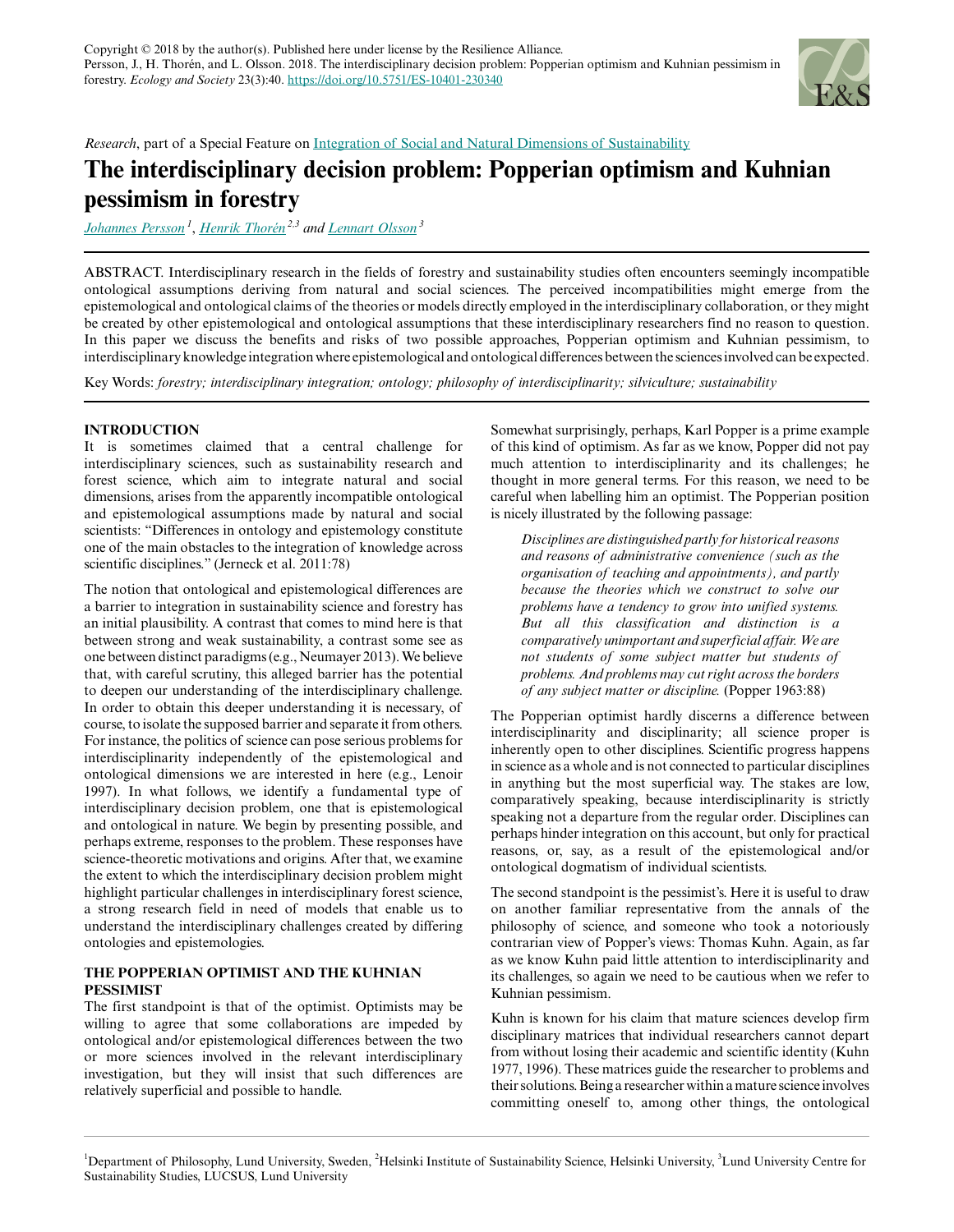assumptions of the science in question. It would be very natural for a Kuhnian to be a pessimist about the possibility of overcoming ontological and epistemological differences between two or more disciplines, and hence about the potential of interdisciplinary research in which such differences might emerge. It is important to note that the difficulty is not primarily social or cultural, even if the researcher and the research community clearly run risks of ending up in a worse situation, after engaging in interdisciplinary collaboration, than they were in before. Fundamentally the epistemological and ontological risks are those of disrupting the discipline or science itself. For Kuhn, disciplines are not passive backdrops to scientific activity and progress; they are the very vehicles in which progress is construed and can take place. Those who seek to reach beyond disciplinary boundaries, then, always help to ensure that there is a considerable risk of undermining progress itself. At any rate, for the Kuhnian pessimist the stakes are enormous in comparison.

It seems to us that there may very well be an inverse relationship between interdisciplinary potential and disciplinary differences in ontology and epistemology. But it also seems plausible to suppose that the exact nature of the relationship depends on whether the optimist or the pessimist is right. If the optimist is right, interdisciplinary potential can survive quite a lot of disciplinary difference. If the pessimist is right, interdisciplinary potential will quickly be destroyed by such disciplinary differences.

## **THE INTERDISCIPLINARY DECISION PROBLEM**

We shall now formulate what we will refer to as the "interdisciplinary decision problem." We will represent it as a simple 2x2 matrix with two options and two states. We begin by describing these options and states, and a few of the benefits and risks associated with them.

#### *Options*

Anyone entering an interdisciplinary collaboration might do so in a Kuhnian or a Popperian spirit: he or she might act as if there are fundamental barriers to interdisciplinary integration (Kuhnian pessimism) or not bother about them because they are superficial and can be handled (Popperian optimism).

#### *States*

Which strategy is successful and which is unnecessarily risky, epistemologically and ontologically speaking, will depend on the nature of the disciplines involved and the goods they deliver before integration. The nature of one or both of the sciences, when it comes to epistemology and ontology, might be such that incompatibilities, if they exist, are surface phenomena that would never lead to problematic inconsistencies or ambiguity. Alternatively they might be more Kuhnian, in which case (failure to notice) the introduction of ontological and epistemological inconsistencies might be extremely problematic.

#### *Risks/benefits*

Obviously, the Kuhnian approach will have merit if the sciences involved are Kuhnian in nature and are successful in what they do, but that approach will give rise to a Popperian risk if the sciences are more accurately portrayed in the Popper passage excerpted above (or if they are not successful in what they currently do). The risks and benefits will be unevenly distributed, depending on which of the strategies is taken, if one of the sciences is Kuhnian and the other Popperian. The Popperian risk is that

we are not able to solve problems that cut right across the borders of any subject matter or discipline. It is a missed opportunity. Similarly, the Popperian approach is beneficial if the sciences involved have a Popperian nature anyway, but it gives rise to a Kuhnian risk if they are in fact more like the mature science with disciplinary matrices that Kuhn writes about. The Kuhnian risk is that a well-functioning disciplinary matrix is destroyed. We think that the following remarks capture what is at stake in these Kuhnian cases:

*The danger of interdisciplinarity, therefore, is to abandon disciplines for a superficial fusing of incompatible frameworks, repressing their elaborate structures that have been created in a painstaking fashion by the collaborative work of generations of scholars.* (Burawoy 2013)

Historical accuracy requires us to note that Kuhn wrote primarily about natural sciences. However, Burawoy's remarks suggest that something very similar to disciplinary matrices, incompatible frameworks with elaborate structure, and hence Kuhnian risks, might exist in the social sciences as well (Fig. 1).

**Fig. 1**. The interdisciplinary decision problem

|                                                                    | Incompatible<br>epistemologies<br>and ontologies                   | Compatible<br>epistemologies<br>and ontologies                          |
|--------------------------------------------------------------------|--------------------------------------------------------------------|-------------------------------------------------------------------------|
| Kuhnian<br>pessimism:<br>Perceiving barrier<br>to integration      | "true positive"                                                    | Popperian risk of<br>being unable to<br>solve cross cutting<br>problems |
| Popperian<br>optimism: Not<br>perceiving barrier<br>to integration | Kuhnian risk of<br>destroving a well-<br>functioning<br>discipline | "true negative"                                                         |

The interdisciplinary decision problem builds on the familiar distinction between Type I and Type II errors. For instance, whereas in science it is important to avoid implying that there is a causal link where there is none (Type I error), for a decision maker it is often more important not to overlook a causal link where there is one (Type II error; cf. Neyman and Pearson 1933). In our case, the Kuhnian risk mimics Type I and the Popperian risk mimics Type II. It makes sense to claim that within the perspective of successful scientific disciplines it is more important to minimize Type I error, i.e., to avoid Kuhnian risks, than it is to minimize Type II error, i.e., to avoid Popperian risks. From the point of view of interdisciplinary science, however, the reverse might typically be true.

The seriousness of Kuhnian and Popperian risks depends, in part, on the risks and benefits associated with integration. It is quite clear that in current science policy discourse integration is highly incentivized, but even if we look beyond integration for the sake of attracting funds, as we must if we want to find out anything about epistemological and ontological consequences, there are clearly substantive benefits to be secured through the successful integration of disciplines (see, e.g., Nissani 1997).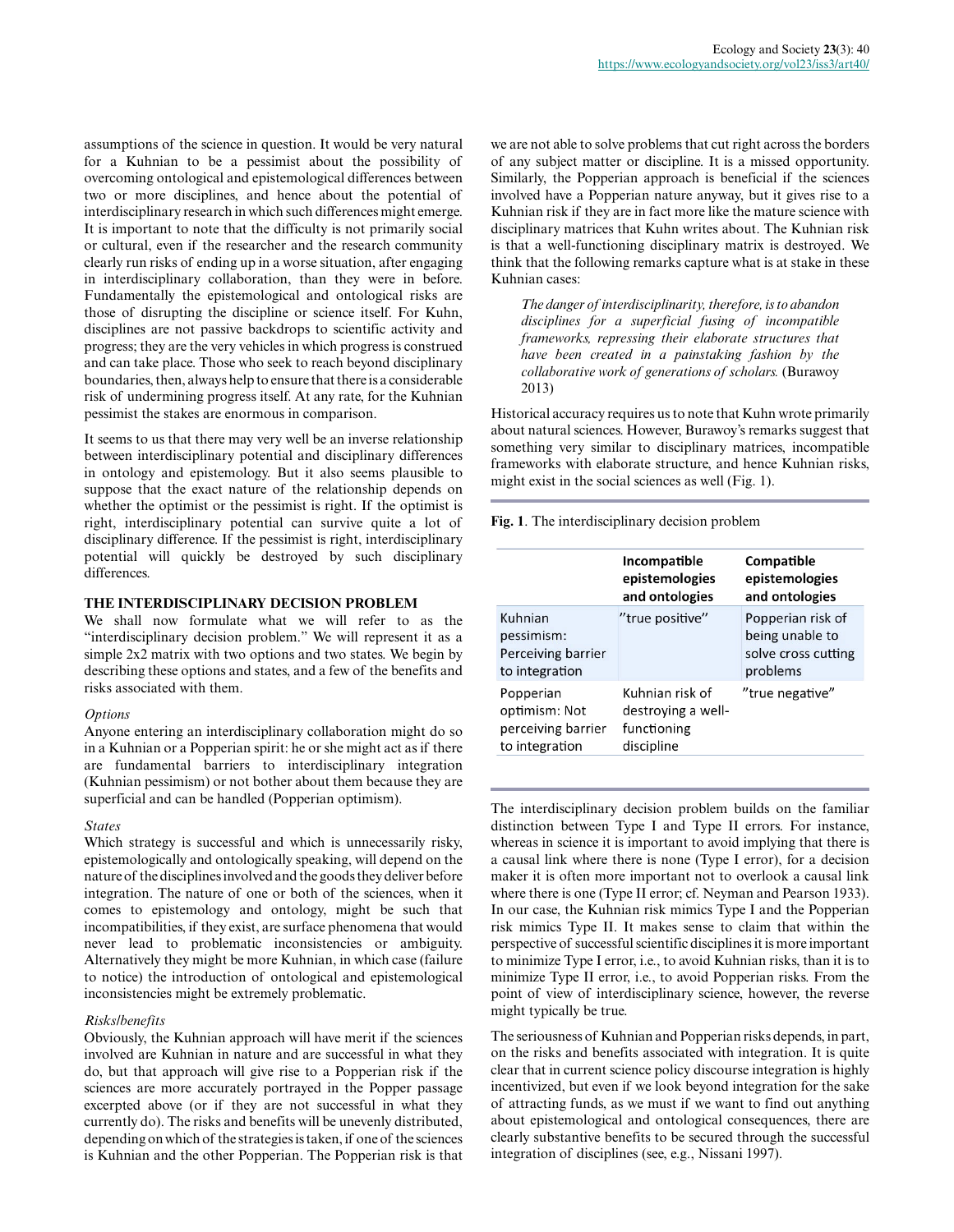The point to be made here is that the Kuhnian risk, even where there is no disruption (and thus no complications in previously well-functioning disciplines), is the risk of wasted effort. By contrast, the risk connected with Popperian risk is that of wasted opportunity. But then, depending on the precise types of disciplinary difference and the nature of attempts to integrate the disciplines, other things might be at stake as well. If one counts the reductive and imperialist project of sociobiology as a form of integration, the consequences go far beyond wasted effort (see Dupré 2003). Clarke and Walsh (2009) have argued that one risk associated with imperialism is precisely that of the disruption of an otherwise functioning paradigm resulting in so-called "Kuhnloss" where explanatory power of the displaced paradigm cannot be recovered in the new paradigm. Kuhnian risks thus deserve to be taken seriously.

However, sometimes the disciplines are not very successful in the tasks we want to assign to them. When this happens the perceived negative impact of introducing inconsistencies among the ontological assumptions, as well as other elements that might hamper a well-functioning discipline or science, is not necessarily catastrophic, especially if the resulting framework becomes more powerful in delivering desired outcomes. So, we have to assume that the current state of the art (the state, that is, before integration is attempted) is satisfactory, or promising, so far as the prospect of the Kuhnian risk balancing or outweighing the Popperian risk is concerned. For instance, currently the best way of preparing long-term climate projections uses so-called multimodel ensemble forecasting. Successive projects have sought to integrate current climate models. The latest Intergovernmental Panel on Climate Change (IPCC) report relied on the Climate Model Intercomparison Project Phase 5 (CMIP5). The most recent iteration is CMIP6. The approach is interesting in the present context because the models that are included in this project are not complementary: they do not represent different parts of the climate system. Instead each is a model of the complete climate system. The results that emerge from them are aggregated to produce a single projection. Clearly, there is an ontological issue and a potential Kuhnian risk here. The models make substantively different assumptions about the way the climate system works. And it is not clear that it is possible to integrate them without unearthing ontological inconsistencies. This, however, is not conceived as a barrier to integration; nor is it conceived as a substantial risk in the short run. The ensemble output fits better with available climate data than the outputs of any of the models taken by themselves (Parker 2006). In other words, Kuhnian risks are not on the agenda. This might be because what the IPCC does has no impact on the further development of these models; or it might be because none of the models is thought to harbor the seeds of a new discipline or well-functioning disciplinary matrix.

The benefits of integration are usually cast in epistemic terms. They include things like solving particularly difficult or pressing problems, the promotion of innovation, and a better understanding of the world in general. Better understanding of the ways in which different bodies of scientific knowledge relate to one another, epistemic security, and the unification of science are also among the payoffs that have been mentioned (Sherif and Sherif 1969, Klein 1990, Nissani 1997, Hansson 1999, Thorén and Persson 2013).

A risk one runs when one does not attempt integration is that important insights will be delayed, in the worst-case scenario, indefinitely. So we might put ourselves in an epistemic situation that is objectively worse than what it could have been. Popperian risks are therefore also very important. Hence the interdisciplinary decision problem is not an easy one to address.

## **THREE EXAMPLES FROM FORESTRY**

## **The silviculturist/economist and the ecologist in forestry**

"Forestry was born out of necessity," the Ministry of Forests, Lands and Natural Resource Operations of British Columbia states in their recent workbook for students and practitioners of silviculture (*Introduction to Silvicultural Systems*, [https://www.](https://www.for.gov.bc.ca/hfp/training/00014/index.htm) [for.gov.bc.ca/hfp/training/00014/index.htm](https://www.for.gov.bc.ca/hfp/training/00014/index.htm)). Similar claims have been made about the birth of forest science itself: "There would be ... no forest science without deficiency in wood supplies. This science is only a child of necessity or need" (Cotta 1816, as cited in Puettmann et al. 2009:1).

Reality is of course more complex. Different interests and research areas relevant to forests and forestry have competed with and complemented each other for a long time (for a Swedish perspective, see, e.g., Hagner 2005).

Here we will follow Puettmann and his colleagues (2009) in exploring the more instrumental, industrial, and economical, need for forest science. Growing populations and unregulated exploitation of natural stands of trees in Europe led to severe timber shortages. As early as in 1503 an Act of Parliament referring to the situation in England stated that the forests of the country had been "utterly destroyed" (Holmes 1975). In Norway the total mass volume of timber in forested areas decreased for three centuries between 1600 and 1900 (Aasetre and Bele 2009). Foresters in Europe started to manage stands of trees, and eventually this led to the science of forestry and its interest in silvicultural systems, i.e., planned programs of management during the whole life of a stand designed to achieve specific structural objectives.

With the advent of economic liberalism in the 19th century the idea that the purpose of silviculture was to sustainably maximize profit for landowners became influential. Economical rather than site-level ecological thinking influenced planning through concepts such as that of the normal forest and the Faustmann formula. Central to both concepts were forest management approaches in which forests were divided into similar-sized management units, or simply stands (Puettmann et al. 2009). Stands are defined as groups of trees that foresters can effectively manage as a unit (Nyland 2002). More than any other concept in silviculture, the concept of a stand has since been accepted as a basis, or component, of decision making.

The stand concept can be fed into formal methods used to calculate the value of forestland and assess economically optimal rotation ages. Broadly speaking, it belongs to economics and fits with the kind of ontology developed there.

All of these concepts were used as more than instruments for calculation: they influenced forest management as well. For instance, in the management approaches that often followed from the application of the concepts ideal stands were seen as (1) homogeneous in species mixtures, or monocultures, (2)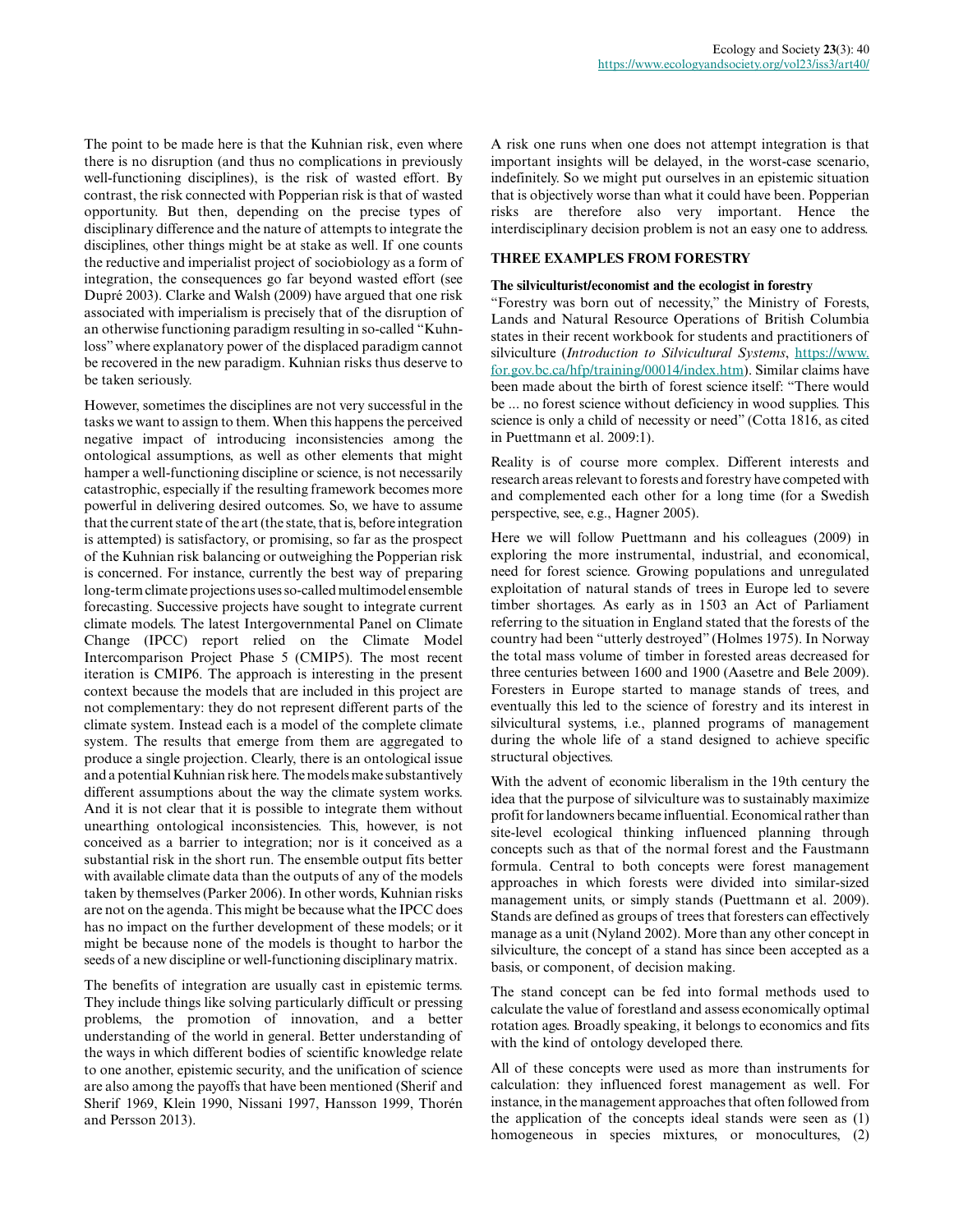homogenous in size and site conditions, (3) fully stocked, or with homogenous stocking, (4) of homogenous wood quality, (5) organized spatially to facilitate harvesting, and (6) without risks of natural damage and catastrophes (Puettmann et al. 2009). To a degree the concepts changed our forests. However, with a few exceptions silvicultural research plots have been found to be much more uniform than the stands to which the results were expected to apply (Puettmann et al. 2009).

This reminds us of a difference in ontological attitude that is often to be found between students of ecology and students of economics. The ontological claims of working ecologists are often realist: they assume the traditional (Aristotelean) position that theories disclose the world. Students of economics, however, are not afraid to rely on idealization. Silviculturists have sometimes turned idealizations into realities through their management approaches.

Of course, other concepts have at times been very important. For instance, the concept of timber has clearly been central in forestry. "Timber" was the fourth most common word in *Journal of Forestry* in the period 1902–1912, behind "forest," "trees," and "feet" (Mårald et al. 2016). The concept of timber is not unrelated to that of a stand. If we consider stumpage (the price a private firm pays for the right to harvest timber from a stand), the land expectation value (LEV) is, according to the Faustmann Formula, a function of stumpage price, stand volume, regeneration cost, and interest rate.

There was also early opposition to the idea that the stand concept offered a sound basis for forest management. It was complained, for instance, that the sizes of stands are not based on ecological considerations (see G. H. Mayr, as portrayed in Puettmann et al. 2009).

Perhaps the inclusion of stands would not introduce contradictions in the ontology ecologists assume, but it is far from being a natural component of the ecologist's ontology. Built into forestry, then, from early on were differences between the conceptual tools of silviculture and ecology that might prove difficult to overcome in interdisciplinary collaboration. Klaus Puettmann and colleagues (2009: x) claim that the discipline of silviculture is at a crossroads: "It is very apparent to us that silviculture - and more broadly, forest management - now needs to go through unprecedented changes." This is a clear example of an interdisciplinary field where differences in ontology are brought to the fore, and in their provocative book, Puettmann and colleagues claim that those differences force us to take an interdisciplinary decision of the type we have portrayed in Figure 1. To the extent that we agree with this view, the disciplinary difference between silviculture, with its robust background in economic theory, on the one hand, and ecology, on the other, does seem, potentially, to force the interdisciplinary decision problem on the science of forestry. What is clear to all of us, whether we agree with the Puettmannian analysis or not, is that stand, and related concepts such as site potential, are ontological items in silviculture that clearly do not exist in ecology; and that selection is an ontological item in ecology that does not exist in silviculture. It might be difficult to integrate the two frameworks, even if it is suspected that silviculture has fewer problems in that respect than ecology has.

The question, then, is whether these ontological differences are enough to differentiate between the expected consequences of the Popperian and the Kuhnian approaches to this interdisciplinary decision problem in forest science. Silviculture is perhaps not the kind of discipline or set of activities allowing questions about ontology or epistemology to be easily settled. However, it has no firm disciplinary matrix à la Kuhn. As far as silviculture is concerned, there is arguably no catastrophic Kuhnian risk in sight if we approach interdisciplinary collaboration with Popperian optimism. The Kuhnian risk still exists, but more one-sidedly, for ecologists. Hence, with hindsight, the interdisciplinary decision problem has one preferable solution for silviculturists, but another for ecologists:

- **1.** For silviculturists, it is not rational to act on the assumption that the state "Incompatible epistemologies and ontologies" obtains. Hence there is only one relevant state to consider, namely that the epistemologies and ontologies are compatible. In light of this, Kuhnian pessimism is not warranted; and it has the negative consequence, runs the Popperian risk, of putting us in a position where we cannot solve cross-cutting problems.
- **2.** For ecologists, it is rational to act on the assumption that the state "Incompatible epistemologies and ontologies" obtains. The Kuhnian risk of destroying a well-functioning discipline therefore needs to be considered. Moreover, it has to be weighed against the Popperian risk that we will be unable to solve cross-cutting problems. The preferred way of managing the latter is, of course, to export the problem (as well as the necessary ontological and methodological assumptions to solve it) to forest science.

From both perspectives, the differences could nevertheless be epistemically fundamental because they might affect what students of these topics see when they walk in an old forest:

*The old natural forest may have aesthetic appeal to silviculturists, but they do not consider it desirable or productive. It is viewed as an underachiever. [...] Silviculturists typically focus on commercial tree species and whether they are growing up to site potential. They use log and timber grading criteria as a basis to categorize individual trees as being "good" or "bad."* (Puettmann et al. 2009:89)

*For an ecologist, the same forest is the culmination of hundreds, thousands, or even millions (in the tropics) of years of evolution, adaptation, competition, selection, disturbance, and change. Ecologists marvel at the structural, compositional, and dynamic variability of the forest.* (Puettmann et al. 2009:89)

## **Forest islands**

In parts of West Africa a particular type of landscape can be found in the transition zone between the forests of the south and the savanna of the north: a forest savanna mosaic. One place where this mixture of vegetation dominates is the Kissidougou prefecture in Guinea. James Fairhead and Melissa Leach (1996) describe it as follows:

*Kissidougou's landscape is striking. Over open expanses of grassy savanna tower patches of dense, verdant, semi-*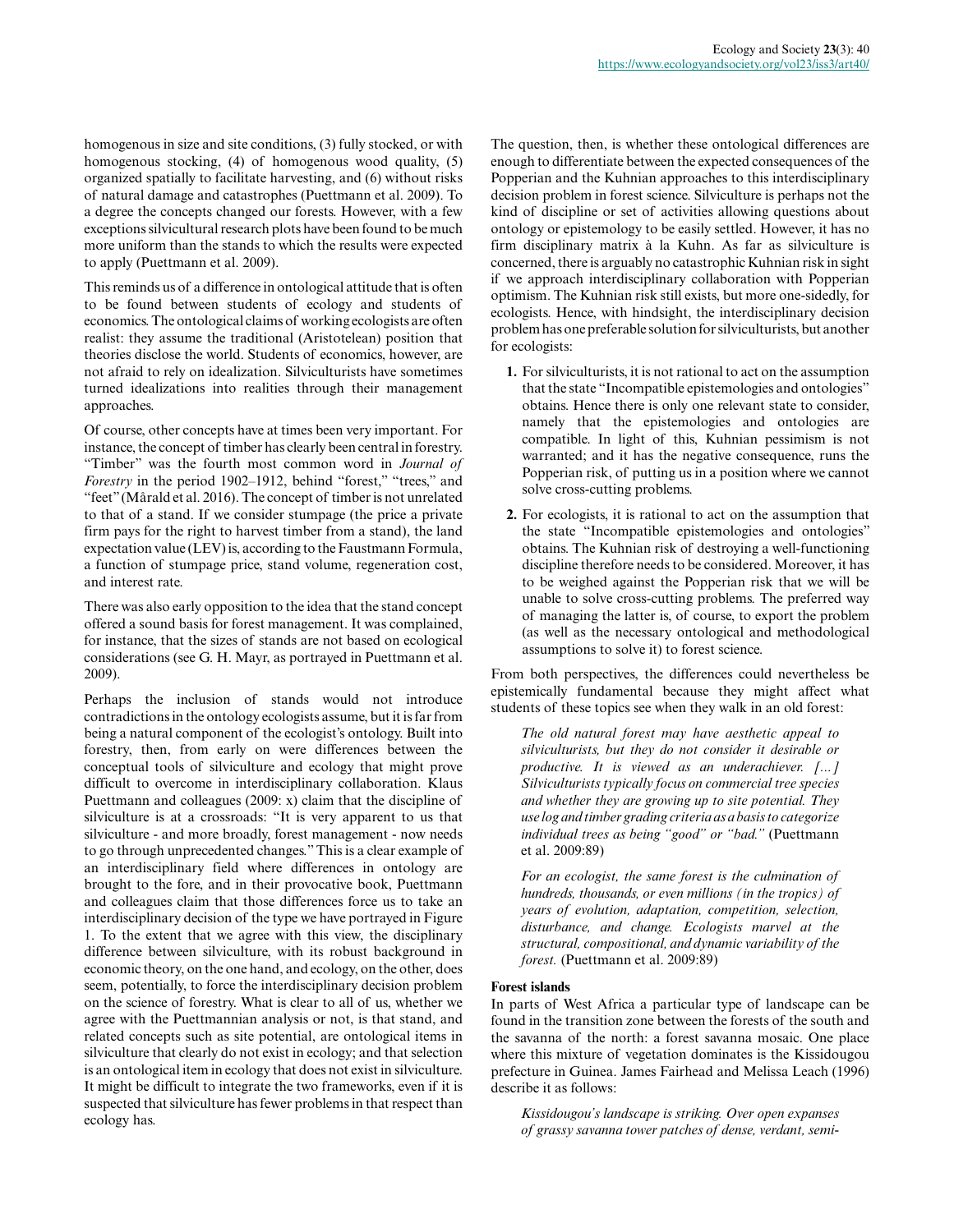*deciduous rainforest. These forest islands, scattered over the gently rolling hills, are generally circular, perhaps a kilometre or two in diameter, and most conceal at their centre one of the prefecture's 800 or so villages.* (Fairhead and Leach 1996:1)

Western observers of the region, historically, those associated with the colonial administration, but later those also of scientists and researchers, have tended to assume that the scattered patches of forest are remnants of a once great forest that is being degraded by the (mal-)practices of the indigenous inhabitants of aforementioned villages. The changes, or rather, the apparent changes, were assumed to be "recent, ongoing, unilineal, and essentially anthropogenic in origin" (Fairhead and Leach 1996:53). Such a view would be consistent with the depiction of the European situation presented in the previous section, which assumes that "forestry was born out of necessity."

Fairhead and Leach challenge this perception. They suggest that to the extent that it is useful to enter into such speculation, the natural state of this landscape is not a forest, but a savanna. Interestingly, forest islands often contain, or have at some point in history contained, a settlement of some sort (Fairhead and Leach 1996).

Villagers promote the development of forest islands more or less deliberately in the course of everyday life, occasionally by planting trees, but more often simply by creating fire and soil conditions that favor forest regeneration in savanna. The processes involved can be observed today in the vicinity of recently established settlements (Fairhead and Leach 1996). Supporting Fairhead and Leach, recent studies based on very high resolution remote sensing have reported observations in the Sahel indicating that "villagers safeguard trees on nearby farmlands which contradicts simplistic ideas of a high negative correlation between population density and woody cover" (Brandt et al. 2018:1).

Trees in forest islands are used for timber and protection and can sometimes be seen in the remnants of garden fences that have been left to decay. Where settlements have been abandoned, the forest will often be replaced by savanna. Strikingly, historical records, including aerial photography from 1952 onward and written accounts that go back another 50 or so years, suggest that the landscape of forest islands has not changed much since the first westerners commented on its character.

The shift in perspective is significant for several reasons. The assumption that land degradation is a problem in the region has sometimes led the authorities to punish the (common) use of fire with the death penalty (Fairhead and Leach 1996). It has also aggravated the problem of deforestation. The resulting historical errors about whether, where, and when deforestation has occurred have led to inaccurate accounts of its causes (Fairhead and Leach 1998).

This is a matter of interdisciplinary integration in the following sense: Fairhead and Leach bring knowledge and evidence sourced from different disciplines, anthropology of course, but also historical records, to bear on a particular question, one that previously seemed to be within the purview of forest ecologists. In the light of the application of this integrative perspective on this particular ecosystem (and in effect all ecosystems) ecology as such appears to be threatened.

The example illustrates three points. First, it shows the potential benefits of integration and the impact that it can have on practice down the line. In doing this it illustrates the potential benefits of a Popperian approach to interdisciplinary science. Second, in their approach Fairhead and Leach appear to act as Popperian optimists: they identify several ontological and epistemological differences between natural and social science, and more specifically between anthropology and ecology, but nonetheless proceed to revise conclusions they associate with ecology. This fits well with the idea that they have tackled the interdisciplinary decision problem as Popperian optimists.

The question is whether this version of Popperian optimism has to face the Kuhnian risk. The answer is not entirely clear. As with the previous example, it appears that the Kuhnian risk of disrupting disciplines that are (with the proviso that this is clearly a matter of some contention) functioning is not necessarily borne equally by the parties involved. The discipline most challenged here is ecology, and the effect of the integrative project in the long run is to make ecology a discipline that is in many respects dependent on a range of social and human science disciplines. Fairhead and Leach do explicitly challenge what can be seen as foundational concepts for ecologists, concepts such as nature. And if this challenge is taken seriously, it has far reaching implications for ecology as a discipline. This consequence would be the materialization of the Kuhnian risk, given that the science was functioning well to begin with.

## **Agroforestry**

Potentially, the interdisciplinary decision problem can also arise between, on the one hand, science and expert communities, and on the other, locals or stakeholders. Anne Jerneck and Lennart Olsson (2013) discuss the slow adoption of agroforestry by sub-Saharan farmers. They claim that "the ontology of global policies focussing on the merits of agroforestry differs from the ontology of everyday practices and strategies in subsistence agriculture" (Jerneck and Olsson 2013:114). Interestingly, they identify this as a major constraint on the take-up of agroforestry.

Projects launched by development and agroforestry agencies rely on multiple, multiscalar, and long-term views of trees while peasant farmers have multiple yet mainly single-scalar and shortterm views. Experts have a wide perspective locating trees into global-regional-local agro-ecosystems of land management and soil erosion prevention while relating it to poverty-reduction. They stress the intangible benefits from trees such as biodiversity and carbon sequestration indicating the potential of a global public good. In contrast, peasant farmers view trees as local communal or private goods with mainly tangible and immediate services while also carrying intangible symbolic values over generations. To exemplify, Clarence, an old farmer in Kalacha, Kenya defended the cultural value of an old tree threatened by road constructions near his village. To complain, he sent a letter to Jomo Kenyatta, the President at the time. Meanwhile, he persuaded the driver of the bulldozer to save the tree. To this day the tree is still there. It is used for village meetings and keeps its material and symbolic value (Jerneck and Olsson 2013).

Experts and farmers enter into collaboration with different aims and priorities and, at least, to some extent, differing ontologies. These differences lead to problems, Jerneck and Olsson argue, in this case, to difficulties in implementing agroforestry with Kenyan locals who are primarily subsistence farmers.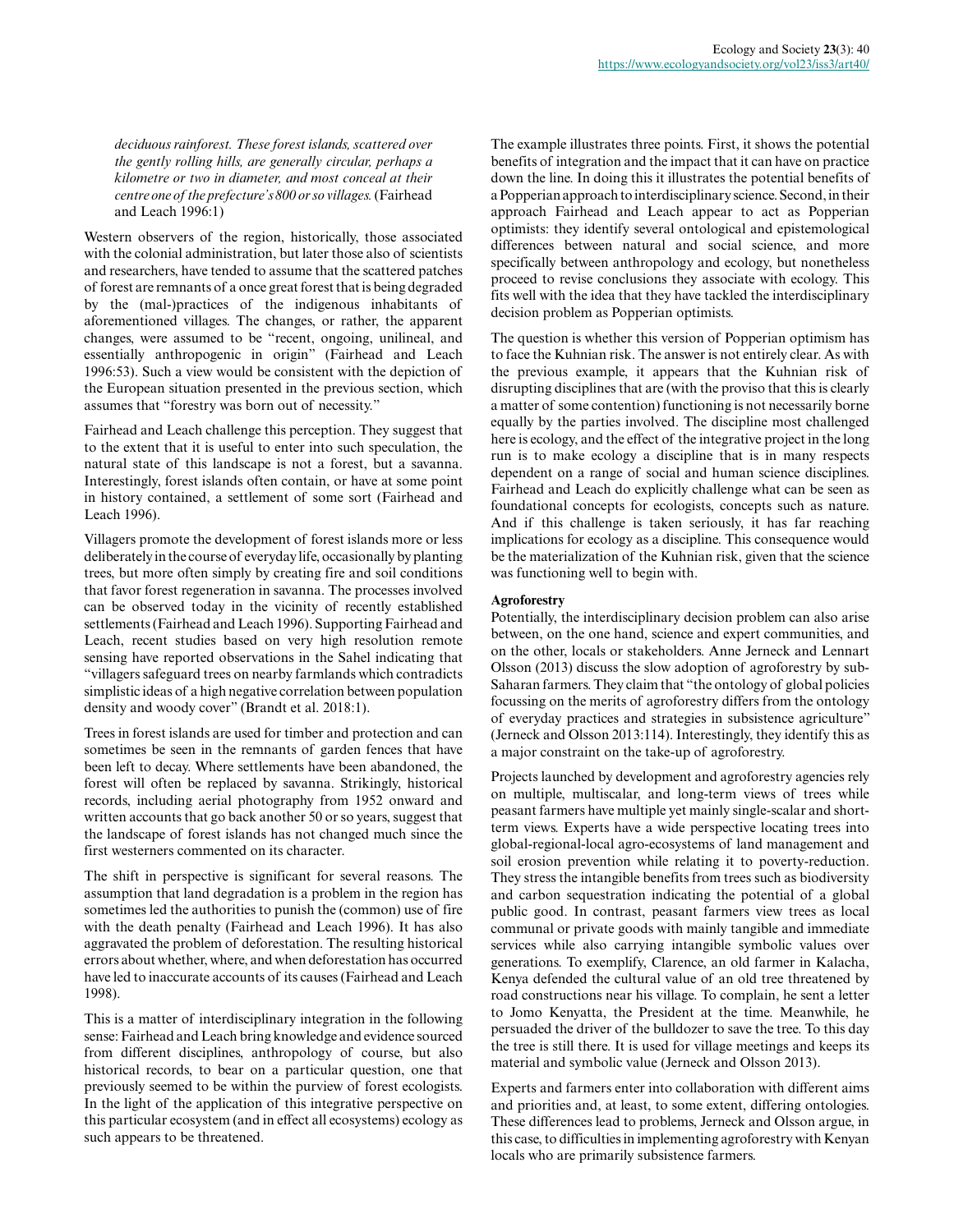Where does this leave us with the disciplinary decision problem, as we have described it above? To begin with, it becomes somewhat less clear that the problem here is one of interdisciplinary integration strictly speaking. It is an ontological barrier, yes, but that barrier is not between disciplines. It is rather between science, or the science-based knowledge of expert communities, and the practical experience or everyday life-worlds of local farmers. Would it be more correct to speak of interdisciplinary integration's intellectual cousin, the transdisciplinary decision problem? There is certainly a strong resemblance to the interdisciplinary decision problem. The practical experience of the farmers harbors ontological ideas and ways of reliably collecting evidence, etc., and these ontological and methodological ideas are in conflict with science. In other words, the interdisciplinary decision problem is not necessarily a problem that presupposes two disciplines. Versions of it might appear as soon as we have two items of somewhat structured and systematically acquired knowledge. This way of looking at the problem would be alien to Kuhn, but not to Popper, who thought that science could have its origin in myth and whatnot.

In other words, in this example the scientists and policy makers seeking to embed desirable practices (agroforestry) among individuals and groups (subsistence farmers) are acting like Popperian optimists. In acting in this way, they either fail to acknowledge the existence of important differences (in perspectives and ontologies) or underestimate their potency. This failure to grasp the ontological and epistemological nuances of the situation explains, at least partly, the difficulties in implementing the practices. Kuhnian pessimism is warranted. There is probably no way to integrate the two knowledge systems in their entirety. Integration presupposes change within the systems to begin with. The expert community needs to harness local knowledge. Practical knowledge systems need tailoring, so that they do not contradict fundamental scientific assumptions. Both might be too demanding to be applied in any specific transdisciplinary encounter, and that is why pessimism is warranted. Over time, however, both processes are essential components of education and science.

# **TWO REQUIREMENTS ON THE SCRUTINY OF POTENTIAL KUHNIAN RISKS**

We want to emphasize that we fully acknowledge the importance of Kuhnian risks. If scientific progress is to be made over the long term it is important to avoid ontological and epistemological inconsistencies, and a good disciplinary matrix, if one has one, should not be abandoned unless a better alternative is in place. This position, which is familiar and is often advocated in the literature on research programs (Lakatos 1976), is arguably even more attractive when interdisciplinary collaboration is at stake. Those who are active in mature and successful disciplines are typically involved in several interdisciplinary collaborations; they pursue core research in their own fields in addition. It would be strange if failure to solve a problem outside the domain of primary interest in the discipline led to the abandonment of a good disciplinary matrix. It would be more rational, always allowing that whether science ever is rational in this sense is an interesting question, if in such a case the discipline withdrew from the interdisciplinary collaboration and let other disciplines integrate useful elements from it.

Having said that, and without compromising the insight in any way, we want also to emphasize two things. First, certain disciplinary differences, e.g., of the ontological kind, are harmless in the sense that integrating them does not entail inconsistency and leads only to a wider ontological basis. The difference here is readily explained by reconsidering the evolutionary ladder of interdisciplinarity in Jantsch (1972), as adapted in Thorén and Persson (2013; Fig. 2).

**Fig. 2**. (Part of) Jantsch's (1972) evolutionary ladder of interdisciplinarity, adapted from Thorén and Persson (2013).







Interdisciplinarity 2: coordination by higher-level concept





Jantsch's ladder of multidisciplinarity, interdisciplinarity, and transdisciplinarity might also be taken, in our view, to describe a state within a single discipline. Some disciplines seem to consist of rather independent components; others are coordinated in every aspect. To be sure, that variation is exactly what we would expect to see in Popper's view. It may be that in order to have a disciplinary matrix à la Kuhn the relation between the components of the discipline should be more like the ladder rung referred to by Jantsch as transdisciplinarity, although we would not wish to press that point here. Our point is simply that a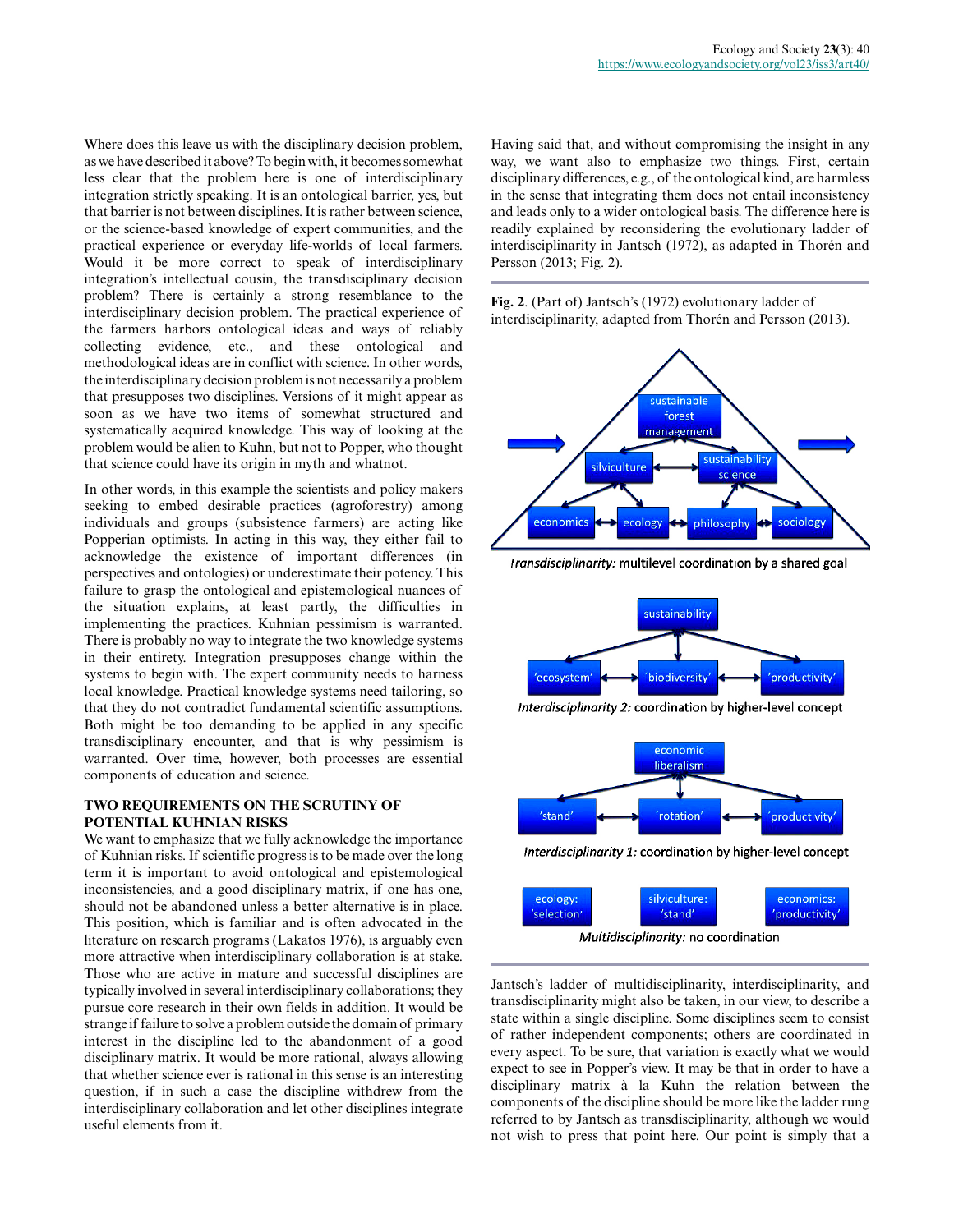widened basis could be similar to the first rung, multidisciplinarity, and this would not entail inconsistency. As a matter of fact, the comparison might be useful in explaining that certain ontological differences, and other disciplinary differences, pose no problems of interdisciplinary integration. It may also help us to see that integration, somewhat counterintuitively, sometimes entails a transition from a higher rung on the interdisciplinary ladder to a lower, and similarly, within single disciplines. Now, there are reasons why it is sometimes important to work with a small set of ontological building blocks rather than a huge number, but the Kuhnian risk (as we perceive of it) does not explain why that is so. It also appears to us that some of the examples we have discussed here do not give rise to the interdisciplinary decision problem, for exactly this reason.

Second, Kuhnian risk is realized only where interdisciplinary collaboration leads to changes in the ontologies or epistemologies of the disciplines, i.e., where the disciplinary matrices of the disciplines are changed, or even worse, become inconsistent. However, interdisciplinary collaboration can be pursued without this happening. In Thorén and Persson (2013), for instance, it is argued that a powerful way of collaborating in an interdisciplinary way is through problem-feeding. Problem-feeding is a form of interdisciplinary exchange in which the central object of exchange is a problem, or set of problems, rather than, say, a concept, model, or theory. The basic idea is that problems occasionally arise within disciplines in which they cannot be solved easily (see also Sherif and Sherif 1969, Darden and Maull 1977, Maull 1977, Darden 1991). For example, recognition of the seriousness of climate change, which was for a long time the domain of the natural sciences exclusively, has produced a wealth of problems that fall immediately within the purview of the social sciences. How can, and how should, we adapt to climate change? What is the best balance between mitigation and adaptation? What are the limits of adaptation? What are the social drivers of climate change? And so on. As Thorén (2015) has pointed out, problem-feeding may serve to protect the disciplinary matrix by, essentially, exporting an otherwise burdensome anomaly. This involves constraining the domain of the "exporting" discipline, to a degree anyway, but it goes to show that interdisciplinary interaction sometimes serves to reduce intra-disciplinary inconsistencies (perhaps at the expense of leaving interdisciplinary ones).

#### **RISK AND IMPERIALISM**

That there are risks involved in engaging in interdisciplinarity is well-recognized in the literature, although the emphasis is often on professional risks to researchers who engage in research beyond the mainstream of their disciplines, or on the more general uncertainty of outcomes. We have highlighted potentially more substantive risks to the structure of individual disciplines, especially in the form of what we have labeled Kuhnian risks: risks threatening the disruption of a functioning and progressive disciplinary matrix. Typically, Kuhnian risks arise when a discipline either expands into a new domain or incorporates elements from an expanding (other) discipline. They are often the result of imperialism of one form or another (e.g., Dupré 2003, Clarke and Walsh 2009). Recently, the imperialistic tendency of resilience thinking has sometimes led to Kuhnian risks in forestry (e.g., Newton 2016) and sustainability studies (e.g., Olsson et al. 2015). Newton, who is an ecologist, identifies three risks for the conservation of biodiversity in forest ecosystems when resilience

is adopted as a policy goal: ambiguity, measurement problems, and misuse of the term.

So, the interdisciplinary decision problem can be seen as a risk management problem. As has been pointed out in connection with some of the examples, and focusing on the disciplines involved, as opposed to the practices that eventually follow, risks and benefits are not always equally distributed among collaborators or, more broadly, involved parties. In Puettmann et al.'s (2009) silviculture case and Fairhead and Leach's (1996) study of forest islands it is the autonomy of ecology as a discipline, and not, say, anthropology or the science or forestry, that faces the primary threat.

Hermansson and Hansson (2007) suggest that in managing decisions that involve risk we need to address important ethical considerations: who is the decision maker, who is exposed to the risk, and who stands to benefit from taking the risk? In certain constellations this becomes especially clear, e.g., when the decision maker and the beneficiary are one and the same individual but the person or group exposed to the risk is someone else. We do not wish to overstrain the analogy, but we note that certain instances of supposed interdisciplinary integration, such as Wilson's (1975) sociobiology, conform, at least superficially, to this pattern. As Mary Midgley (1984) once complained, sociobiology sought to expand the domain of the biological sciences at the expense of the social and behavioral sciences. As a result, the Kuhnian risks were not carried by those who sought integration (and to whom the benefits were most obvious).

But there are limits to this analogy in this context. Clearly disciplines conceived of as research programs can fail, and disciplines do not have exclusive ownership of the domains with which they are associated. Nonetheless, we suspect that keeping an eye on the interdisciplinary decision problem, and on who is bearing the Kuhnian risks in interdisciplinary integration and collaboration, is important, not least when the former is supposed to involve the latter.

## **CONCLUSION: THE INTERDISCIPLINARY DECISION PROBLEM**

We formulate, perhaps for the first time, a characteristic decision problem that occurs in interdisciplinary settings, and probably in transdisciplinary settings as well: the interdisciplinary decision problem. In order to see it clearly, one has to shield it off from the many, and in the short run more powerful, problems interdisciplinary science encounters. But there is no doubt, we have argued, that the interdisciplinary decision problem is real, and we conjecture that in the long run it is extremely important for scientific progress. In this sense, there is a normative side to the interdisciplinary decision problem. It ought to be taken seriously, and if sustainable scientific progress is to be made, it needs to be taken into account even though, or perhaps precisely because, it is generally overshadowed by the more obvious political, social, and cultural barriers to interdisciplinary science. To be more than a theoretical possibility, the interdisciplinary decision problem—the balancing act between Popperian optimism and Kuhnian pessimism—might of course require something from the politics of science: a certain openness, and perhaps even the kind of open society for which Popper argued. If the interdisciplinary decision problem is to become a real decision problem, and if long-term progress in interdisciplinary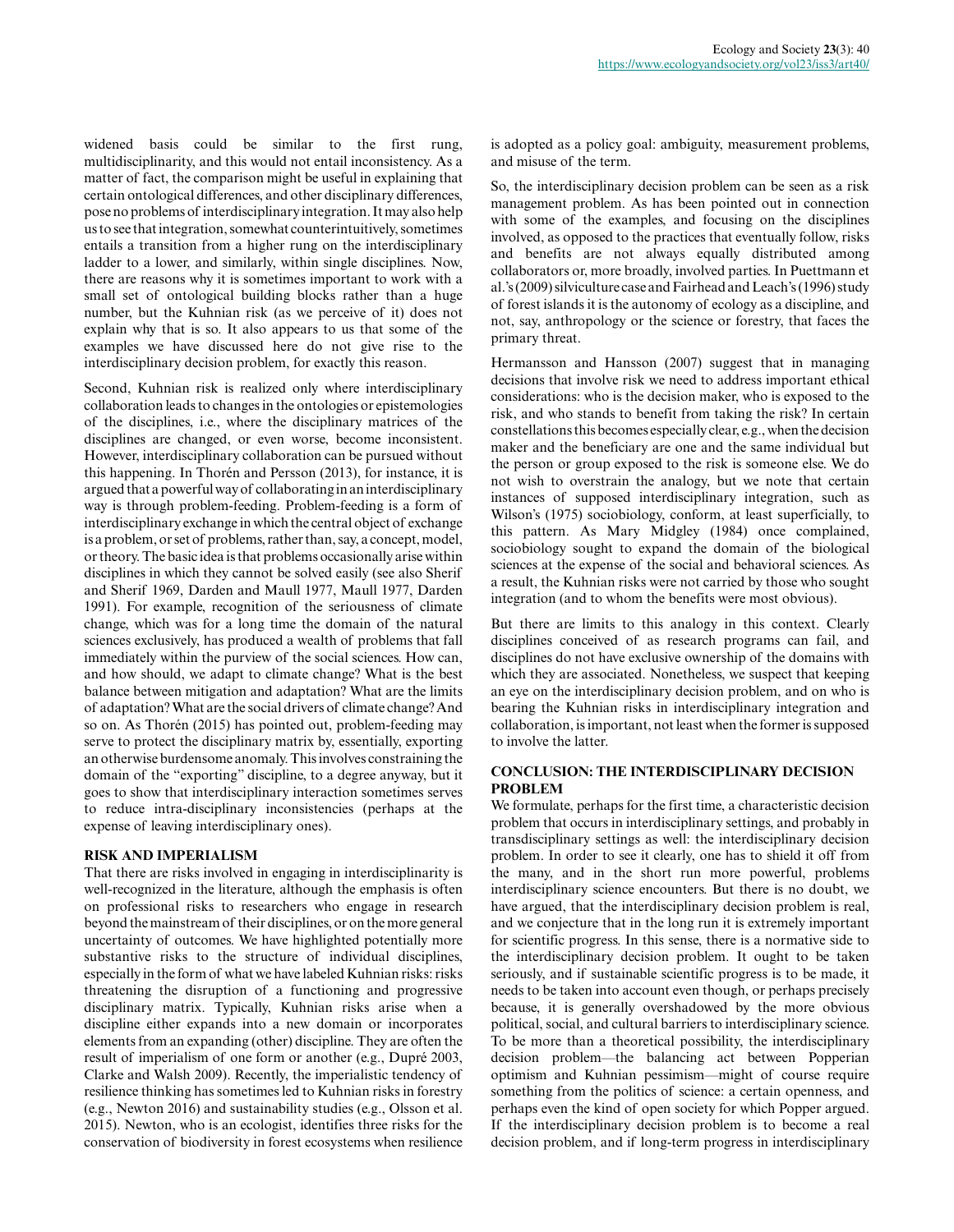science is to be a genuine possibility, we may need to avoid being too disciplined by disciplines: interdisciplinary science may not "flourish if science becomes the exclusive possession of a closed set of specialists" (Popper 1995:110).

## *AUTHOR CONTRIBUTIONS*

J.P. conceived the idea, designed the study, wrote the first draft, and coauthored the final manuscript. H.T. restructured the first draft, contributed ideas, a case probe, and analysis, and coauthored the final manuscript. L.O. contributed ideas to the first draft and the final manuscript, contributed a case probe, and commented on the final manuscript. The authors declare that they have no competing interests.

*Responses to this article can be read online at:* [http://www.ecologyandsociety.org/issues/responses.](http://www.ecologyandsociety.org/issues/responses.php/10401) [php/10401](http://www.ecologyandsociety.org/issues/responses.php/10401)

#### **Acknowledgments:**

*We are grateful to colleagues in the LUCID consortium, and Alf Hornborg in particular, who contributed with comments on an early draft of this article. Funding: The research has been funded by the following research projects: Swedish Research Council Formas Linnaeus grant LUCID, Lund University Centre of Excellence for integration of Social and Natural Dimensions of Sustainability (259-2008-1718) [to J.P., H.T., and L.O.], and the Swedish Foundation for Humanities and Social Sciences programme VBE, Science and proven experience (M14-0138:1) [to J.P.].*

## **LITERATURE CITED**

Aasetre, J., and B. Bele. 2009. History of forestry in a central Norwegian boreal forest landscape: examples from Nordli, Nord-Trøndelag. *Norsk Geografisk Tidsskrift - Norwegian Journal of Geography* 63:233-245. [http://dx.doi.org/10.1080/00291950903368342](http://dx.doi.org/10.1080%2F00291950903368342) 

Brandt, M., K. Rasmussen, P. Hiernaux, S. Herrmann, C. J. Tucker, X. Tong, F. Tian, O. Mertz, L. Kergoat, C. Mbow, J. L. David, K. A. Melocik, M. Dendoncker, C. Vincke, and R. Fensholt. 2018. Reduction of tree cover in West African woodlands and promotion in semi-arid farmlands. *Nature Geoscience* 11(5):328-333. [http://dx.doi.org/10.1038/s41561-018-0092](http://dx.doi.org/10.1038%2Fs41561-018-0092-x) [x](http://dx.doi.org/10.1038%2Fs41561-018-0092-x)

Burawoy, M. 2013. Sociology and interdisciplinarity: the promise and the perils. *Philippine Sociological Review* 61:7-20.

Clarke, S., and A. Walsh. 2009. Scientific imperialism and the proper relations between the sciences. *International Studies in the Philosophy of Science* 23(2):195-207. [http://dx.doi.](http://dx.doi.org/10.1080%2F02698590903007170) [org/10.1080/02698590903007170](http://dx.doi.org/10.1080%2F02698590903007170) 

Darden, L. 1991. *Theory change in science: strategies from Mendelian genetics*. Oxford University Press, Oxford, UK.

Darden, L., and N. Maull. 1977. Interfield theories. *Philosophy of Science* 44(1):43-64. [http://dx.doi.org/10.1086/288723](http://dx.doi.org/10.1086%2F288723) 

Dupré, J. 2003. *Human nature and the limits of science*. Oxford University Press, Oxford, UK. [http://dx.doi.org/10.1093/019924](http://dx.doi.org/10.1093%2F0199248060.001.0001) [8060.001.0001](http://dx.doi.org/10.1093%2F0199248060.001.0001)

Fairhead, J., and M. Leach. 1996. *Misreading the African landscape: society and ecology in a forest-savanna mosaic*. Cambridge University Press, Cambridge, UK. [http://dx.doi.](http://dx.doi.org/10.1017%2FCBO9781139164023) [org/10.1017/CBO9781139164023](http://dx.doi.org/10.1017%2FCBO9781139164023)

Fairhead, J., and M. Leach. 1998. *Reframing deforestation: global analyses and local realities with studies in West Africa*. Routledge, London, UK.

Hagner, S. 2005. Skog i förändring: vägen mot ett rationellt och hållbart skogsbruk i Norrland ca 1940-1990. *Skogs- och Lantbrukshistoriska meddelanden* 34. Kungl. Skogs- och Lantbruksakademien, Stockholm, Sweden.

Hansson, B. 1999. Interdisciplinarity: for what purpose? *Policy Sciences* 32(4):339-343. [http://dx.doi.org/10.1023/A:1004718320735](http://dx.doi.org/10.1023%2FA%3A1004718320735) 

Hermansson, H., and S. O. Hansson. 2007. A three-party model tool for ethical risk analysis. *Risk Management* 9(3):129-144. [http://dx.doi.org/10.1057/palgrave.rm.8250028](http://dx.doi.org/10.1057%2Fpalgrave.rm.8250028)

Holmes, G. D. 1975. History of forestry and forest management. *Philosophical Transactions of the Royal Society B: Biological Sciences* 271(911):69-80. [http://dx.doi.org/10.1098/rstb.1975.0035](http://dx.doi.org/10.1098%2Frstb.1975.0035) 

Jantsch, E. 1972. Towards interdisciplinarity and transdisciplinarity in education and innovation. Pages 97-121 in *Interdisciplinarity: problems of teaching and research in universities.* Organisation for Economic Co-operation and Development, Paris, France.

Jerneck, A., and L. Olsson. 2013. More than trees! Understanding the agroforestry adoption gap in subsistence agriculture: insights from narrative walks in Kenya. *Journal of Rural Studies* 32:114-125. [http://dx.doi.org/10.1016/j.jrurstud.2013.04.004](http://dx.doi.org/10.1016%2Fj.jrurstud.2013.04.004) 

Jerneck, A.. L. Olsson, B. Ness, S. Anderberg, M. Baier, E. Clark, T. Hickler, A. Hornborg, A. Kronsell, E. Lövbrand, and J. Persson. 2011. Structuring sustainability science. *Sustainability Science* 6(1):69-82.<http://dx.doi.org/10.1007/s11625-010-0117-x>

Klein, J. T. 1990. *Interdisciplinarity: history, theory, and practice*. Wayne State University Press, Detroit, Michigan, USA.

Kuhn, T. S. 1977. *The essential tension: selected studies in scientific tradition and change*. University of Chicago Press, Chicago, Illinois, USA.

Kuhn, T. S. 1996/1962. *The structure of scientific revolutions*. Third edition. University of Chicago Press, Chicago, Illinois, USA. [http://dx.doi.org/10.7208/chicago/9780226458106.001.0001](http://dx.doi.org/10.7208%2Fchicago%2F9780226458106.001.0001) 

Lakatos, I. 1976. Falsification and the methodology of scientific research programmes. Pages 205-259 *in* S. G. Harding, editor. *Can theories be refuted*? D. Reidel, Dordrecht, The Netherlands. [http://](http://dx.doi.org/10.1007%2F978-94-010-1863-0_14) [dx.doi.org/10.1007/978-94-010-1863-0\\_14](http://dx.doi.org/10.1007%2F978-94-010-1863-0_14) 

Lenoir, T. 1997. *Instituting science: the cultural production of scientific disciplines*. Stanford University Press, Stanford, California, USA.

Mårald, E., N. Langston, A. Sténs, and J. Moen. 2016. Changing ideas in forestry: a comparison of concepts in Swedish and American forestry journals during the early twentieth and twentyfirst centuries. *Ambio* 45(Suppl. 2):74-86. [http://dx.doi.](http://dx.doi.org/10.1007%2Fs13280-015-0744-7) [org/10.1007/s13280-015-0744-7](http://dx.doi.org/10.1007%2Fs13280-015-0744-7)